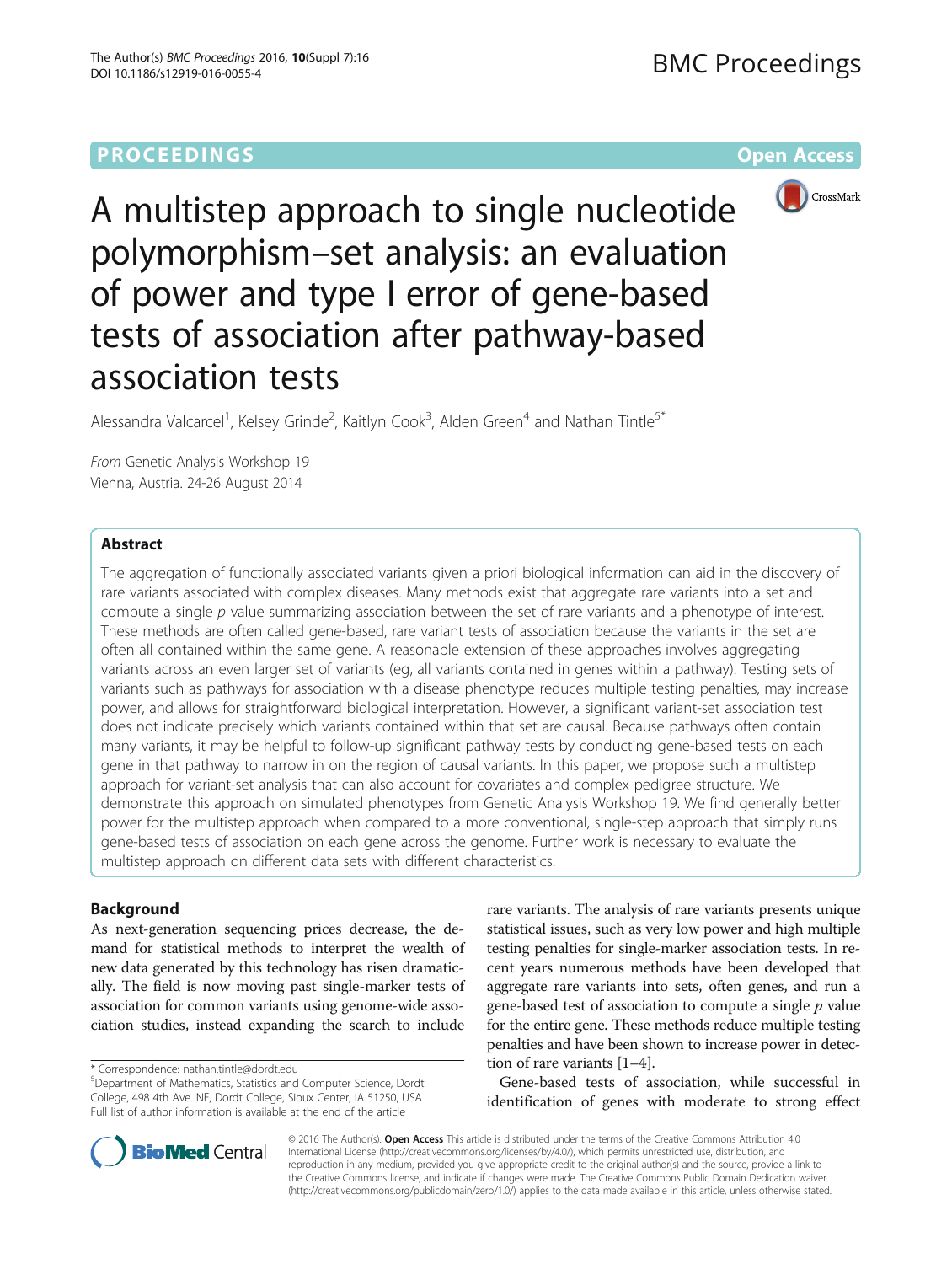sizes, cannot always detect genes with weak effect sizes. Because of multiple testing penalties and lower power to detect genes with weak effects, these genes will often go undetected [\[5](#page-6-0)]. By aggregating genes into functionally associated gene sets, or biological pathways, we can reduce the number of tests needed to analyze all the information and, thus, decrease multiple testing penalties. Testing pathways for association with a phenotype of interest may also increase power by aggregating independent associations across a set of genes. In addition, the pathway-based association testing approach allows for the incorporation of biological information and a straightforward, biological interpretation.

Traditional pathway-based association testing involves 2 stages: (a) generate statistics for each gene in a pathway, and (b) aggregate separate gene-level statistics into a single statistic for the pathway [\[6](#page-6-0)]. More recently, singlestage association tests have been developed. These approaches are similar to gene-based tests of association in that they group variants into sets and compute a single statistic for the entire pathway. Some groups have considered direct application of tests originally designed as genebased tests as single-stage pathway tests [[6\]](#page-6-0). Prior research suggests that single-and 2-stage pathway-based association tests will each be optimal under distinct genetic architectures [\[6](#page-6-0)].

Although pathway-based association tests can offer improvements in power for detecting association with phenotypes of interest, a significant pathway-based association test does not indicate which of the variants or genes within that pathway are associated with the disease status. Recently, Juraeva et al. [[5\]](#page-6-0) proposed a multistep approach for variant-set analysis to address this limitation (first Global Test [\[7](#page-6-0)] to identify pathways, then FORGE [Functional element Overlap analysis of the Results of Genome Wide Association Study Experiments] [\[8](#page-6-0)] to identify potentially causal genes). However, the Juraeva et al. method has some limitations: (a) it requires a replication data set, (b) is limited in the choice of test statistic at the gene or pathway level, and (c) is not directly applicable to family-based studies. Family-based studies have many advantages, including potentially increased power in rare variant identification [[9\]](#page-6-0). Unfortunately, most pathway-based association methods are unable to directly account for complex pedigrees [\[10](#page-6-0), [11](#page-6-0)] or cannot account for covariates [[9, 12\]](#page-6-0).

In this paper, we propose a novel approach to address existing limitations. In particular, we propose a multistep pathway-based association test for family-based data on complex pedigrees. For the first step we apply a singlestage pathway-based test of association and for the second step we apply commonly-used gene-based test of association to each gene in a significant pathway. We compare our proposed multistep approach to the performance of two commonly used gene-based tests of association (also adapted for family data). In particular, we evaluate the power and type I error of the single- versus multistep association testing approaches using simulated data on blood pressure from Genetic Analysis Workshop 19 (GAW19). We show that our proposed multistep testing approach offers improvements in power, further motivating the application of pathway-based tests of association.

## **Methods**

### Data description

GAW19 provided genome sequence data (for oddnumbered autosomes), simulated phenotypes, and covariates for 849 individuals from large Mexican American families [\[13](#page-6-0)]. Systolic blood pressure (SBP), diastolic blood pressure (DBP), hypertension status, sex, age, smoking habits, and blood pressure medication information is provided at each of 3 examination periods in the simulated data. The simulated data was used in this analysis in order to evaluate type I error and power. To account for the effect of blood pressure medication on blood pressure levels, we made a standard adjustment by adding 10 mmHg and 5 mmHg to the SBP and DBP measurements, respectively, for subjects taking blood pressure medication at each examination [[14, 15](#page-6-0)]. We also calculated the mean arterial pressure (MAP), our response variable of interest, for each individual using the standard formula  $(MAP = 2/3 DBP + 1/3 SBP)$ . To collapse longitudinal phenotype and covariate information, average age, SBP, DBP, and MAP were calculated and smoking habit was collapsed into a binary variable for whether the subject smoked at least once during the 3 examination periods.

### Creation of sets of variants (genes and pathways)

Variants were mapped to 10,090 genes using a custom version of ANNOVAR (Annotate Variation) [\[16](#page-6-0)]. Genes were randomly assigned to 1 of 1346 mutually exclusive sets of genes, which we treat as pathways. These synthetic pathways vary in size and percent of genes that contain at least 1 causal variant. In particular, 82 pathways contain at least 1 of the 245 causal genes. These 82 pathways and 245 genes are the focus of our analysis. Table 1 has more details.

Table 1 Settings for creation of synthetic pathways

| Number of genes                          |  |                           | 10 |  | Total |
|------------------------------------------|--|---------------------------|----|--|-------|
| Percent Causal                           |  | 20 40 60 100 20 40 60 100 |    |  |       |
| Number of pathways 15 11 10 5 15 11 10 5 |  |                           |    |  | 82    |

Genes were randomly sampled without replacement and placed into sets of genes, or pathways, of varying sizes. The percent of genes in the pathway containing at least 1 causal variant also varied across sets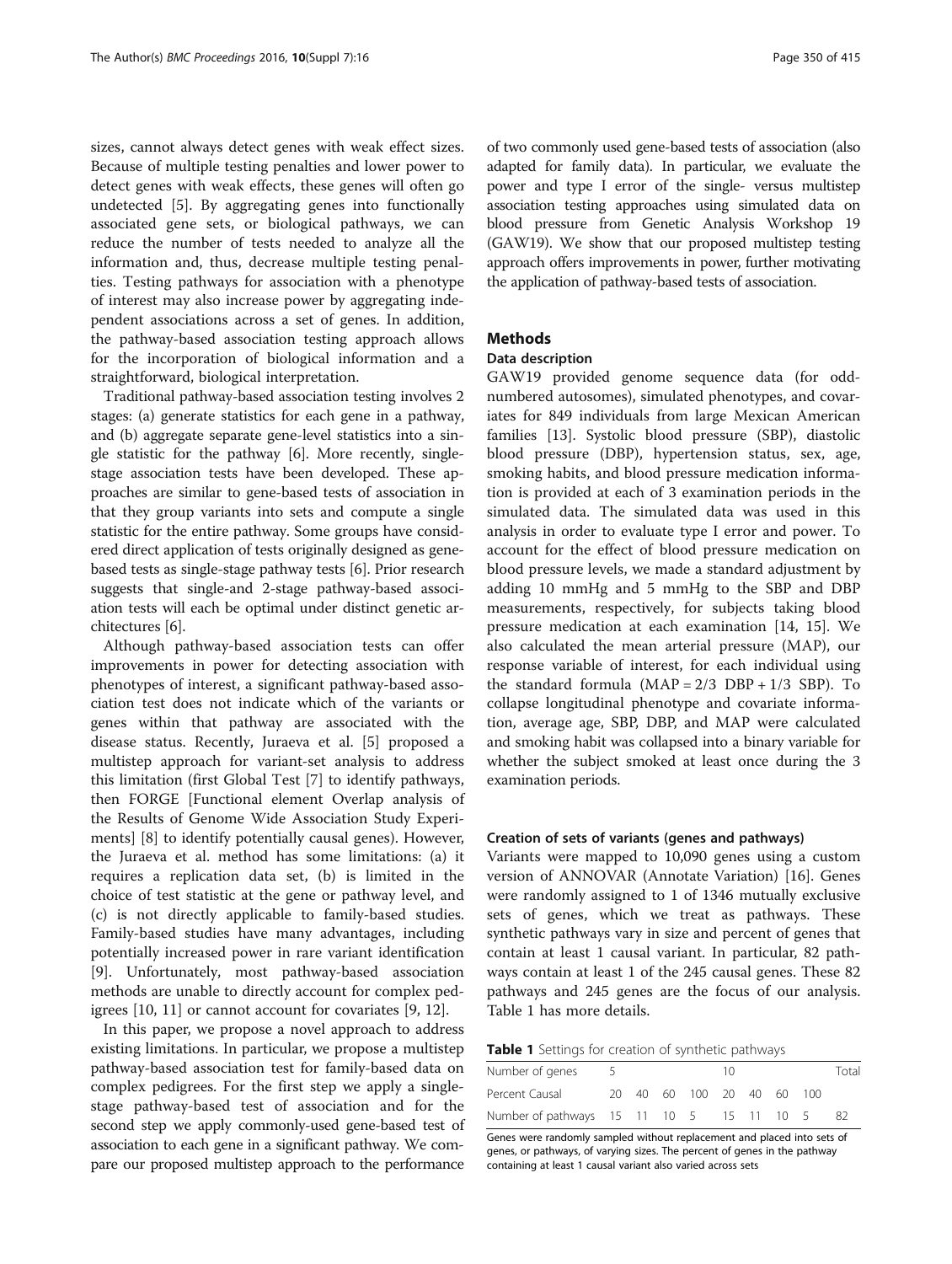## Statistical tests

We identified 2 commonly used gene-based tests of association [\[17](#page-6-0)] that account for complex pedigree structure, a quantitative response variable, and are easily implemented using a published R package. One of these methods is a sequence kernel association test (SKAT)– like, or variance component, test of association and the other method is a burden test in the spirit of Combined Multivariate and Collapsing (CMC). Hereafter, we refer to these methods as  $VC_{test}$  and  $Burden_{test}$ .  $VC_{test}$  is a weighted sum of single-variant score tests computed as  $\sum_{j=1}^{m} w_j U_j^2$ , where  $j = 1,..., m$  is an index across m variants,  $w_i$  is a weight, and  $U_i$  is the score statistic for the association between phenotype and variant j. The skatMeta function was used with default (beta) weights.  $Burden<sub>test</sub>$  regresses the phenotype on a weighted sum of genotypes within each set by computing  $\sum_{j=1}^{m} w_j U_j$ . The *burdenMeta* function was used with default weights  $(w_i = 1)$ . Both  $VC_{test}$  and *Burden<sub>test</sub>* test for association between a quantitative trait and sets of rare variants, while also accounting for covariates. It should be noted that both tests employ a theoretical, rather than empirical, estimation of the kinship matrix.

#### Application of tests

We applied  $VC_{test}$  and Burden<sub>test</sub> to the GAW19 data in 2 distinct ways.

#### Single-step approach

We applied both a SKAT-like [\[3](#page-6-0)]  $(VC_{test})$  and a CMC-like [[4\]](#page-6-0) (Burden<sub>test</sub>) to all 245 genes containing at least 1 causal variant as implemented in a publicly available R package [[17](#page-6-0)]. These gene-based approaches test the null hypothesis that no variant contained within the gene is associated with the disease phenotype (in our case, MAP).

#### Multistep approach

First,  $VC_{test}$  was applied to each of the 82 pathways, treating the pathways as very large sets of variants to test if the pathway shows evidence that at least 1 variant is associated with the phenotype. For each pathway flagged as significant, we then apply  $VC_{test}$  to each gene within the pathway, separately, in order to identify significant genes within the pathway. This combination of tests is referred to in the remainder of the paper as the  $VC_{test}$  $VC_{test}$  approach. We also looked at 3 other combination of tests:  $VC_{test}$  at the pathway level, followed by Burdent-<sub>est</sub> at the gene level ( $VC_{test}$ -Burden<sub>test</sub>); Burden<sub>test</sub> at the pathway level, followed by  $VC_{test}$  at the gene level (Bur $den_{test}$ -VC<sub>test</sub>); and Burden<sub>test</sub> at both the pathway and gene level ( $Burden_{test}$ -Burden<sub>test</sub>).

### Estimation of power and type I error

To get empirical estimates for power and type I error of each method, tests were run on each of the 200 simulated phenotypes provided by the GAW19 organizers. For the single-step approach, power of the gene-based tests on a particular causal gene is estimated as the proportion of the 200 simulated phenotypes for which that gene is significant (significance levels discussed below).

For the multistep approach, we first report a similar empirical estimate for power of the pathway-based tests: the proportion of the 200 simulated phenotypes for which a pathway containing at least 1 causal gene (causal pathway) is significant. We also report the proportion of times a causal gene and the pathway in which it is contained are both significant.

Type I error estimates are calculated very similarly. Estimates are achieved by running tests with the variable Q1 as the response. Q1 was simulated by the workshop organizers so as to not be associated with any genes, so we can estimate type I error as the proportion of the simulated phenotypes for which a gene or pathway is significantly associated with Q1.

Initially, we evaluate significance using conventional genome-wide association study alpha levels that penalize for multiple testing:  $10^{-6}$  for single-step approach genebased tests,  $5 \times 10^{-4}$  for multistep approach pathway tests, and 0.05 divided by the number of genes within each pathway for multistep approach gene-based tests. Because of very low observed power with these conservative significance levels (see "Results" below for details), we also consider more liberal alpha levels (0.005 for the single-step approach gene tests, 0.05 for multistep approach pathway tests, and 0.05 for multistep approach gene tests) to facilitate identification of causal variant-sets.

## Results

## Single-step approach: power and type I error of genebased approach

Using a conventional genome-wide association study alpha level that corrects for multiple testing across all genes (10<sup>-6</sup>), we find that both  $VC_{test}$  and Burden<sub>test</sub> are severely underpowered on this data set. Only 1 gene, MAP4, which has the strongest effects on SBP and DBP in the GAW19 simulated data, has reasonable power (0.7), and nearly all other genes containing causal variants have little to no power (detailed results not provided). When a more liberal alpha level is used (0.005), power increased above the nominal type I error rate for many genes (detailed results not shown). The top 2 most powerful genes for  $VC_{test}$  were MAP4 ( $VC_{test}$  and Burden<sub>test</sub> power = 1) and  $SCAP$  ( $VC_{test}$  power = 0.97, Burden<sub>test</sub> power = 0), while the top 2 hits for  $Burden_{test}$  were  $MAP4$ and *FLT3* (*Burden<sub>test</sub>* power = 0.31,  $VC_{test}$  power = 0). Modest power for these and a handful of other genes containing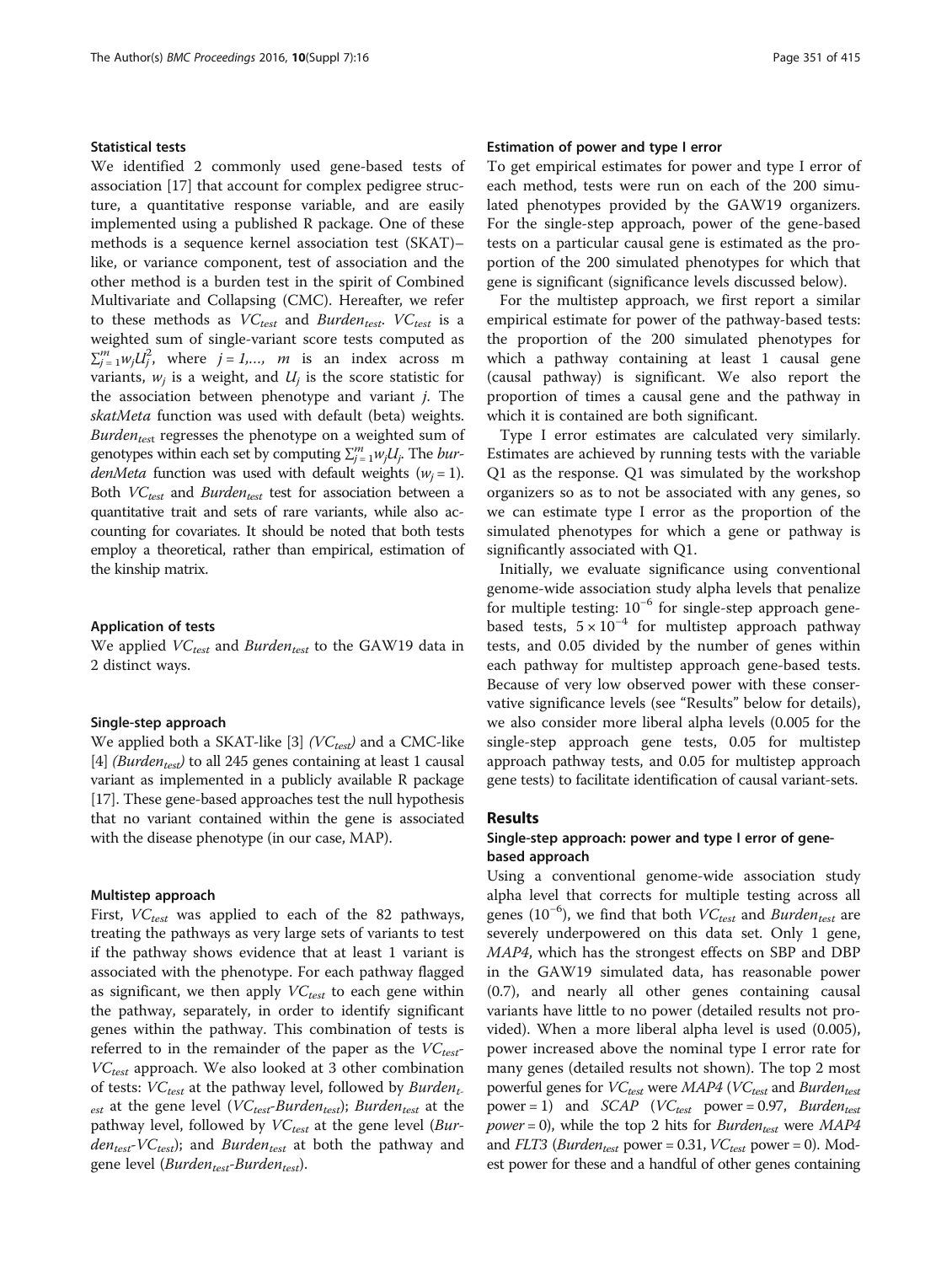causal variants was not at the expense of control of the type I error rate. In particular, Q1 (a simulated variable not associated with genotypes useful for assessing type I error rates) yielded a well-controlled type I error rate ( $VC_{test}$  Mean = 0.003; SD = 0.004; Burden<sub>test</sub> Mean = 0.006, SD = 0.006) across the 245 genes containing at least 1 causal variant.

## Multistep approach: power and type I error of pathwaybased approach

## First step: pathway-based association tests

Both variant-set association tests ( $VC_{test}$  and  $Burden_{test}$ ) are also severely underpowered at the pathway level when we use a conventional genome-wide association study alpha level (5 × 10−<sup>4</sup> ) (detailed results not provided). When a more liberal alpha level is used (0.05), power increased dramatically, and type I error was controlled at the nominal level (detailed results not shown). The top hits are a pathway of 10 genes, 6 of which are causal (*Burden<sub>test</sub>* power = 0.67); a pathway of 5 genes, all causal and containing  $MAP4$  (Burden<sub>test</sub> power = 0.605); a pathway of 5 genes, 3 causal ( $Burden_{test} = 0.51$ ); and a pathway with 10 genes, 6 causal ( $VC_{test}$  power = 0.46). When considering the likelihood that a gene would be contained within a pathway determined to be significant, most genes would be at least as likely to be identified if a pathway based test of association was used ( $Burden_{test}$ : 94.3 % = 231/ 245;  $VC_{test}$ : 97.1 % = 238/245), with average gains of 9.1 % percentage points (Burden<sub>test</sub>) and 5.6 % (VC<sub>test</sub>), respectively. Figure 1 plots the power of gene-based tests of association versus power of the pathway test for each of the 245 genes.

Power comparisons in the previous paragraph benefit both from a larger significance level (0.05 vs. 0.005) and some lack of granularity in what the results tell the researcher (pathway significance vs. gene significance). In particular, Step 1 does not indicate which variant (s)/ gene (s) are significant within the pathway. In the next section, we explore power results considering Step 2 of the multistep approach.

### Second step: gene-based association tests

A more direct power comparison involves comparison of the joint power (both Step 1 [pathway] and Step 2 [gene] are significant) of the pathway test with a gene-based test, computed only when the pathway test is significant (and using a significance level of 0.05). Even with this consideration, for many genes, the multistep approach offers higher power than conventional singlestep gene-based tests. For example, 206 of 245 genes (84.1 %) show power at least as good with the multistep approach as compared to the single-step approach (average power gains of 1.2 %) when comparing the *Burden*<sub>test</sub>-Burden<sub>test</sub> approach to a single-step Burden<sub>test</sub> at the gene level. Results were similar for using  $VC_{test}-VC_{test}$  compared to single-step  $VC_{test}$  (210 genes with at least as good of power using the multistep approach (85.7 % of genes), with average power gain of 8.4 %). Figure [2](#page-4-0) summarizes the power differences between multistep and single-step approaches across all 245 causal genes. We note that conducting the same test at the second step as was conducted at the first step is generally a more powerful approach



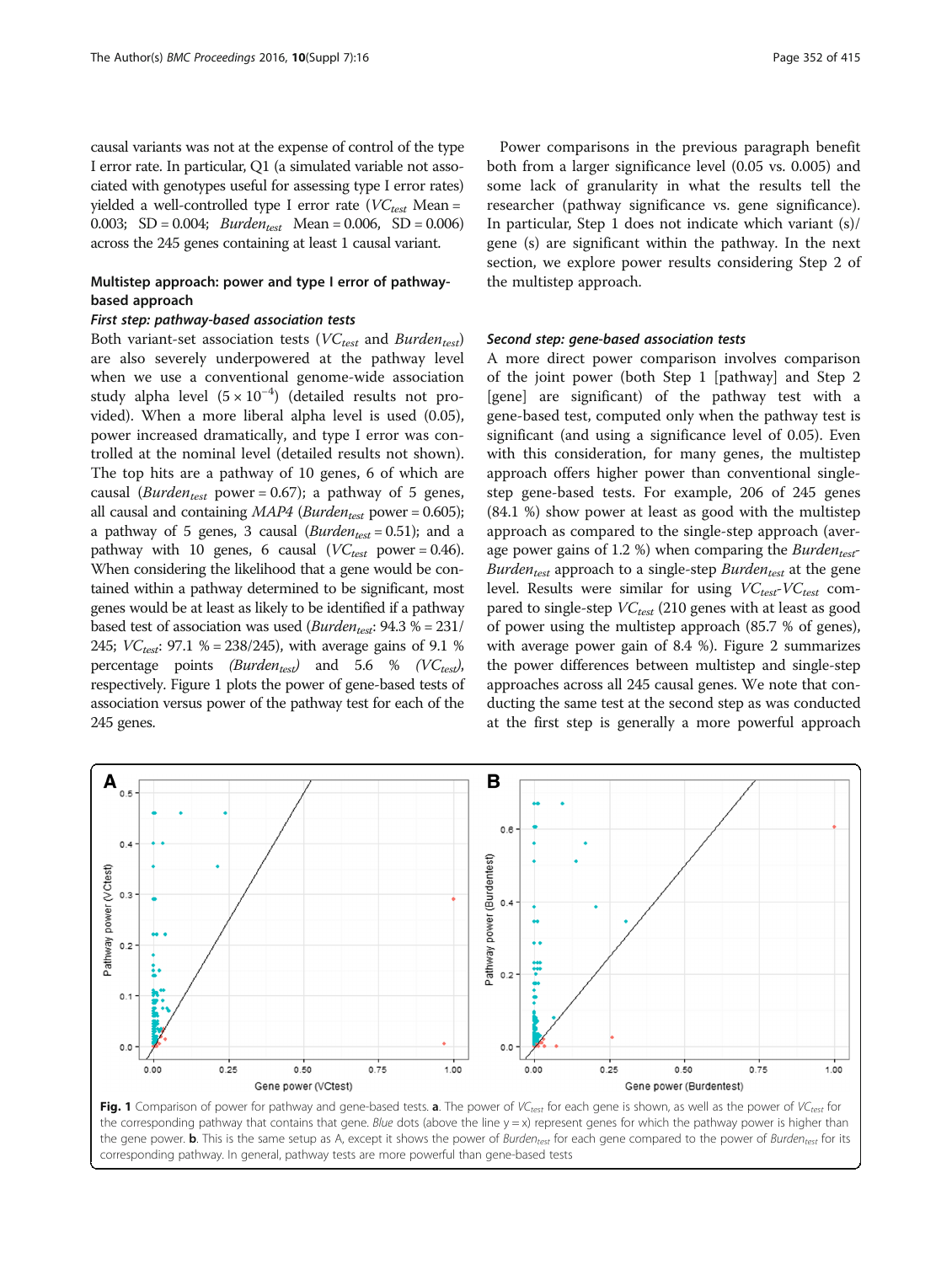<span id="page-4-0"></span>

the single-step  $VC_{rest}$  approach, with significance evaluated at alpha levels of 0.05 and 0.005, respectively. The red points are genes for which the single-step approach has higher power (below the line  $y = x$ ) and the blue points are instances where our multistep approach has higher power (above the line  $y = x$ ). There are quite a few instances when the multistep approach offers relatively large improvements in power compared to the single-step gene-based test. **b**. Comparison of power for Burden<sub>test</sub>- VC<sub>test</sub> versus VC<sub>test</sub> c. Comparison of power for VC<sub>test</sub>-Burden<sub>test</sub>. vs. Burden<sub>test</sub>. d. Comparison of power for Burden<sub>test</sub>-Burden<sub>test</sub> versus Burden<sub>test</sub>. Notice again that there are many instances where the multistep approach offers improvements in power over the single-step gene-based test. Overall we see that our method outperforms the single-step tests by a larger amount, on average, when the first and second step are consistent (VC<sub>test</sub>-VC<sub>test</sub> and Burden<sub>test-</sub> Burden<sub>test</sub>)

| Table 2 Comparison of power for genes showing at least a 10 percentage point increase in power for multistep pathway analysis |  |  |  |  |
|-------------------------------------------------------------------------------------------------------------------------------|--|--|--|--|
|-------------------------------------------------------------------------------------------------------------------------------|--|--|--|--|

| Gene name      | Pathway description |                | Single-step power  |                        | Multi-step power                   |                       |                                        |                                     |  |  |
|----------------|---------------------|----------------|--------------------|------------------------|------------------------------------|-----------------------|----------------------------------------|-------------------------------------|--|--|
|                | Number of genes     | Percent Causal | VC <sub>test</sub> | Burden <sub>test</sub> | Burden <sub>test</sub> -Burdentest | $Burdentest - VCtest$ | VC <sub>test</sub> -VC <sub>test</sub> | $VC_{test}$ -Burden <sub>test</sub> |  |  |
| EPS8L1         |                     | 60 %           | 0.010              | 0.170                  | 0.560                              | 0.015                 | 0.010                                  | 0.005                               |  |  |
| <b>FLNB</b>    |                     | 60 %           | 0.000              | 0.140                  | 0.480                              | 0.035                 | 0.035                                  | 0.040                               |  |  |
| COL5A3         | 10                  | 60 %           | 0.000              | 0.095                  | 0.405                              | 0.050                 | 0.020                                  | 0.005                               |  |  |
| CASP5          | 10                  | 60 %           | 0.090              | 0.000                  | 0.000                              | 0.000                 | 0.255                                  | 0.000                               |  |  |
| SNAPC3         | 10                  | 60 %           | 0.005              | 0.000                  | 0.000                              | 0.000                 | 0.130                                  | 0.005                               |  |  |
| $C21$ orf $33$ | 10                  | 60 %           | 0.025              | 0.010                  | 0.105                              | 0.135                 | 0.010                                  | 0.000                               |  |  |
| <b>TNN</b>     |                     | 100 %          | 0.035              | 0.010                  | 0.055                              | 0.140                 | 0.085                                  | 0.005                               |  |  |

Power for genes, as well as characteristics of the pathway they are contained in. Bolded entries represent the largest power achieved by each of the methods (single-step and multistep). In each of these scenarios, the multistep approach offers anywhere from a 10 to 40 % increase in power over the conventional single-step approaches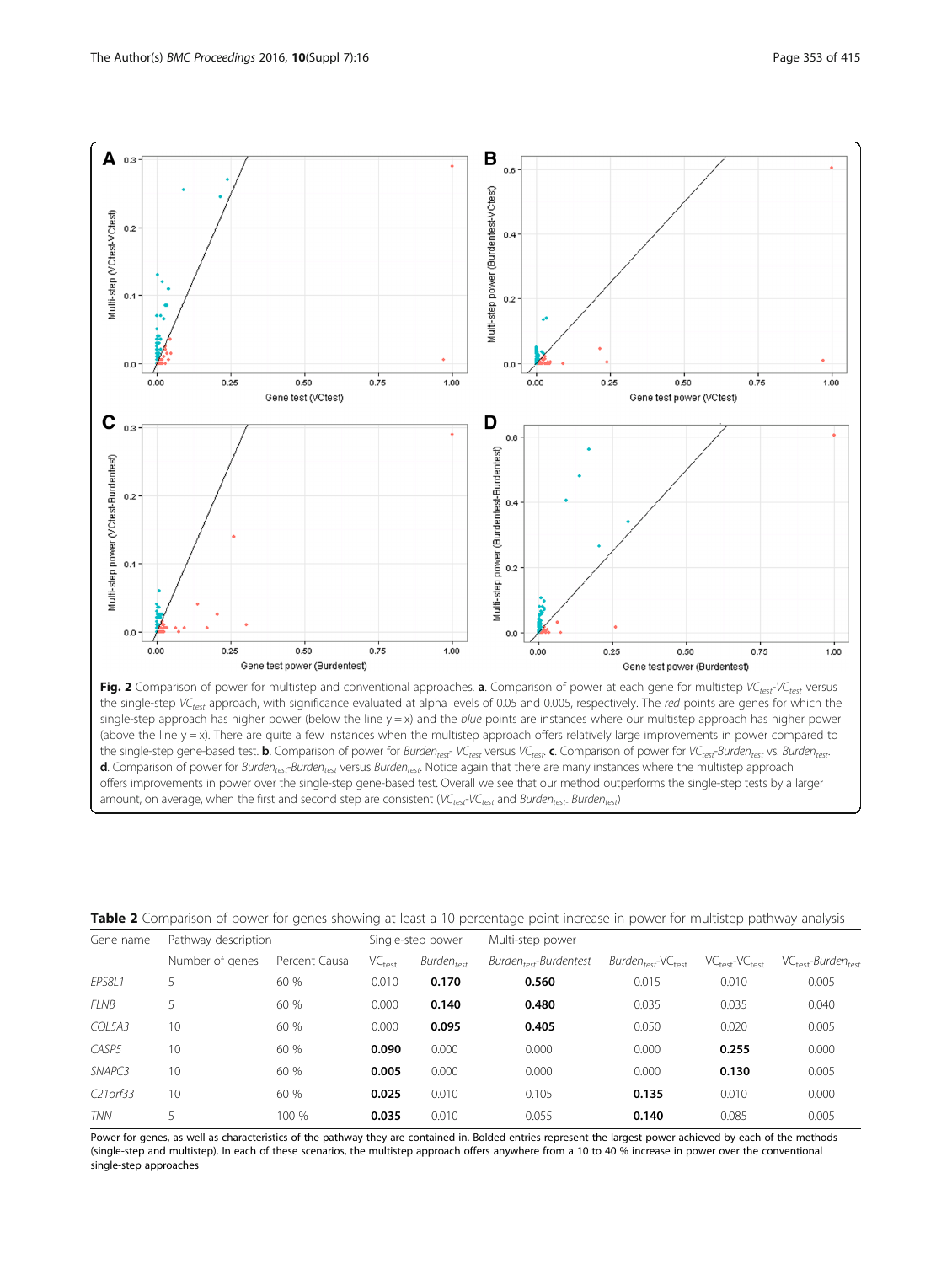<span id="page-5-0"></span>(Fig. [2\)](#page-4-0). A type I error analysis showed overly conservative type I errors for the multistep approach.

Table [2](#page-4-0) provides the power of different methods for the genes showing the largest power gains (at least 10 percentage points) when using the multistep pathway approach proposed here (details not shown). We note that the power gain for these genes is not typically a result of being in a pathway with another gene that, alone, is very powerful. For example, EPS8L1 is in a pathway with 4 other genes. All 4 other genes have power less than 1 % for both Burdentest and  $VC_{test}$ conducted at the gene level. The power gain is realized through a combination of multiple causal genes/variants and reduced significance level.

### **Discussion**

We propose a general framework for conducting pathway analysis on family-based data for rare variants. Current pathway-based and gene-based variant-set testing methods are severely underpowered using standard genome-wide association study significance levels on this data set. However, when more liberal significance levels are used, the novel multistep approach proposed here shows generally increased power over conventional single-step testing approaches. We notice even larger improvements in power when we follow up a pathway test with a similar gene-based test  $(VC_{\text{test}}$  $VC_{test}$  and *Burden<sub>test</sub>-Burden<sub>test</sub>*). This makes sense when we consider that in these cases the genetic architecture (eg, signal) being looked for at both stages is the same. We anticipate seeing similar patterns on other data sets with better power and using standard significance levels, though application of the proposed methods to other data sets is necessary to confirm this.

Importantly, if current methods were modified to provide better control of the multistep type I error rate (instead of being overly conservative) it is possible that the difference in the power of 2 methods would be even greater. However, it is important to note that multistep type I error and power will always be less than or equal to single-step type I error if the same significance level is used in both cases. However, typically, different significance levels will be appropriate as the number of genes under consideration is typically more than the number of pathways.

Our current work is limited in a number of ways including: (a) It was evaluated on a single data set with simulated phenotypes, (b) it only uses single-stage pathway association tests (single test of all variants in a pathway instead of testing each gene first, and then aggregating; see Introduction for details), (c) it incorporates common variants instead of excluding them, (d) it uses a theoretical kinship matrix, and (e) it only evaluates method performance using synthetic pathways. These are all areas for further research, but would not be difficult to incorporate into the current, flexible framework of our approach.

Finally, there were a handful of cases where the single-step (gene-based approach) was better than the multistep approach. This was generally when pathways contained very few other causal genes and/or causal genes with small effect sizes. Consideration of multistep methods that are more robust to the inclusion of noncausal genes may help limit potential power loss in these cases. Further work is necessary.

### Conclusions

A novel multistep pathway approach showed improved power versus single-step approaches for most genes across a wide variety of scenarios. Further work is needed to evaluate the robustness of these findings across a wider range of complex disease architecture.

#### Acknowledgements

This work was funded by the National Human Genome Research Institute (R15HG006915). We acknowledge the use of the Hope College parallel computing cluster for data analysis, and Dordt College and its Summer Research Program in Statistical Genetics for their continued support. The GAW19 whole genome sequence data were provided by the Type 2 Diabetes Genetic Exploration by Next-generation sequencing in Ethnic Samples (T2D-GENES) Consortium, which is supported by National Institutes of Health (NIH) grants U01 DK085524, U01 DK085584, U01 DK085501, U01 DK085526, and U01 DK085545. The other genetic and phenotypic data for GAW19 were provided by the San Antonio Family Heart Study and San Antonio Family Diabetes/Gallbladder Study, which are supported by NIH grants P01 HL045222, R01 DK047482, and R01 DK053889. The Genetic Analysis Workshop is supported by NIH grant R01 GM031575.

#### Declarations

This article has been published as part of BMC Proceedings Volume 10 Supplement 7, 2016: Genetic Analysis Workshop 19: Sequence, Blood Pressure and Expression Data. Summary articles. The full contents of the supplement are available online at [http://bmcgenet.biomedcentral.com/](http://bmcgenet.biomedcentral.com/articles/supplements/volume-17-supplement-2) [articles/supplements/volume-17-supplement-2.](http://bmcgenet.biomedcentral.com/articles/supplements/volume-17-supplement-2) Publication of the proceedings of Genetic Analysis Workshop 19 was supported by National Institutes of Health grant R01 GM031575.

#### Authors' contributions

All authors contributed to the design of the study and early data processing steps. AV and KG conducted analyses, implemented the method and drafted the manuscript. NT revised the manuscript. AV and KG contributed equally to this work. All authors read and approved the final manuscript.

#### Competing interests

The authors declare they have no competing interests.

#### Author details

<sup>1</sup>Department of Statistics, University of Connecticut, 2390 Alumni Drive, Storrs, CT 06269, USA. <sup>2</sup> Department of Biostatistics, University of Washington, NE Pacific St, Seattle, WA 98195, USA. <sup>3</sup>Department of Mathematics and Statistics, Carleton College, 1 N College St, Northfield, MN 55057, USA. 4 Department of Statistics, Harvard University, Massachusetts Hall, Cambridge, MA 02138, USA. <sup>5</sup>Department of Mathematics, Statistics and Computer Science, Dordt College, 498 4th Ave. NE, Dordt College, Sioux Center, IA 51250, USA.

#### Published: 18 October 2016

#### References

- 1. Liu K, Fast S, Zawistowski M, Tintle NL. A geometric framework for evaluating rare variant tests of association. Genet Epidemiol. 2013;37(4):345–57.
- 2. Lee S, Emond MJ, Bamshad MJ, Barnes KC, Rieder MJ, Nickerson DA, Christiani DC, Wurfel MM, Lin X. Optimal unified approach for rare-variant